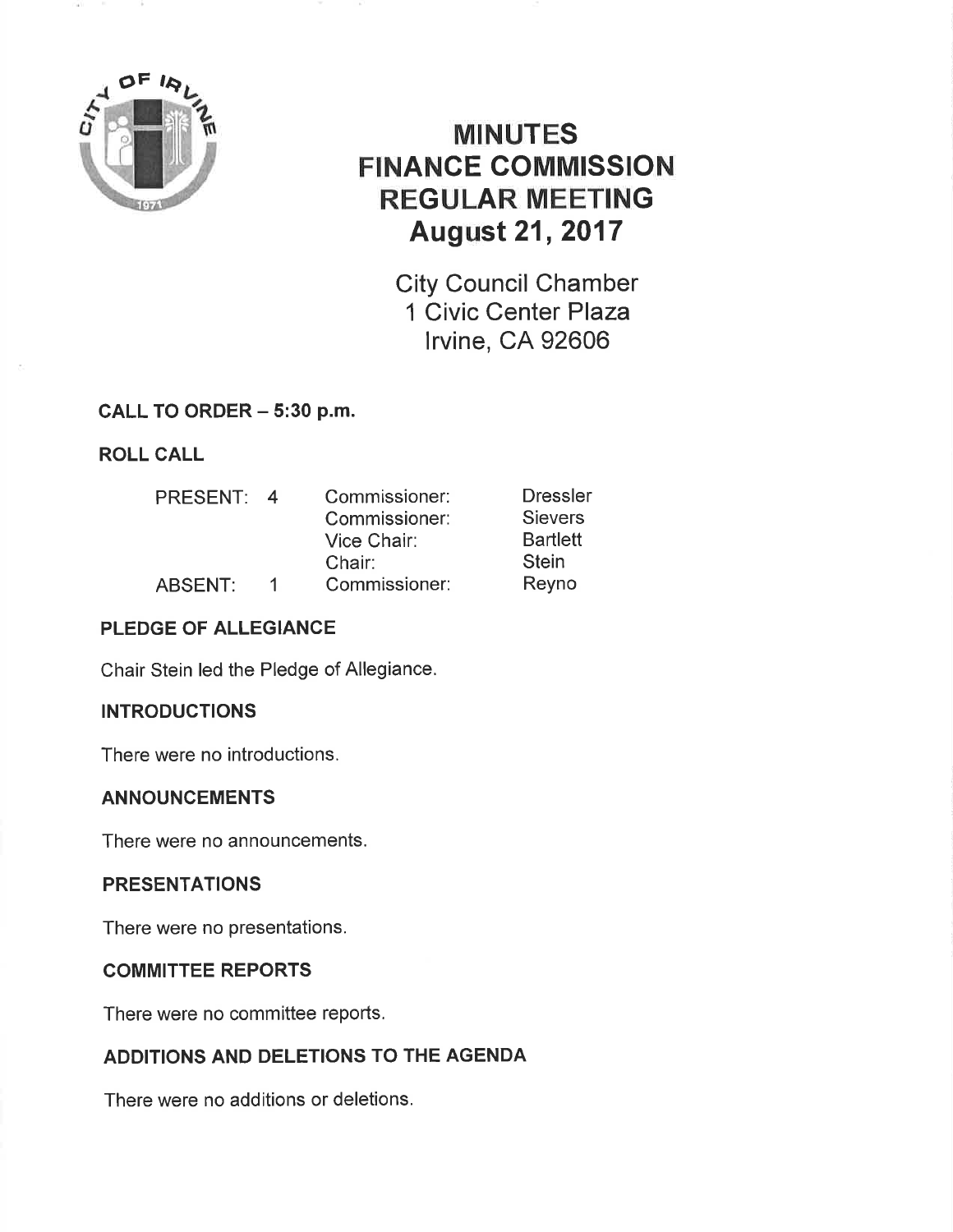#### PUBLIC COMMENTS

There were no public comments

#### COMMITTEE BUSINESS

#### 1. MINUTES

## ACTION: Moved by Commissioner Dressler, seconded by Commissioner Sievers, and unanimously carried by those members present, to:

Approve the minutes of a regular meeting of the Finance Commission held on July 17 ,2017.

#### 2. TREASURER'S REPORT FOR THE FISCAL YEAR ENDED JUNE 30,2017

Don Collins, City Treasurer, presented the report and answered questions.

Commission discussion included: sale of bonds before maturity and the realized losses; considering a separate investment strategy for the lrvine Pooled lnvestment Portfolio; and limiting municipal bond investments and the potential credit risks.

### ACTION: Moved by Vice Ghair Bartlett, seconded by Gommissioner Dressler, and unanimously carried by those members present, to:

Recommend that the City Council receive and file the Treasurer's Report for the Fiscal Year ended June 30,2017.

### 3. CITY OF IRVINE INVESTMENT POLICY FOR CALENDAR YEAR <sup>2018</sup>

Don Collins, City Treasurer, presented the report and answered questions.

Commission discussion included: placing a limit on municipal bond investments.

### AGTION: Moved by Commissioner Dressler, seconded by Gommissioner Sievers, and unanimously carried by those members present, to:

1) Recommend the City Council adopt - A RESOLUTION OF THE CITY COUNCIL OF THE CITY OF IRVINE, CALIFORNIA, ADOPTING THE CITY'S ANNUAL INVESTMENT POLICY FOR CALENDAR YEAR 2018

### As amended, to include action #2, as follows:

2) Recommend the City Council approve limiting municipal bond investments to 25 percent of the portfolio unless the bond indenture requires a contrary policy.